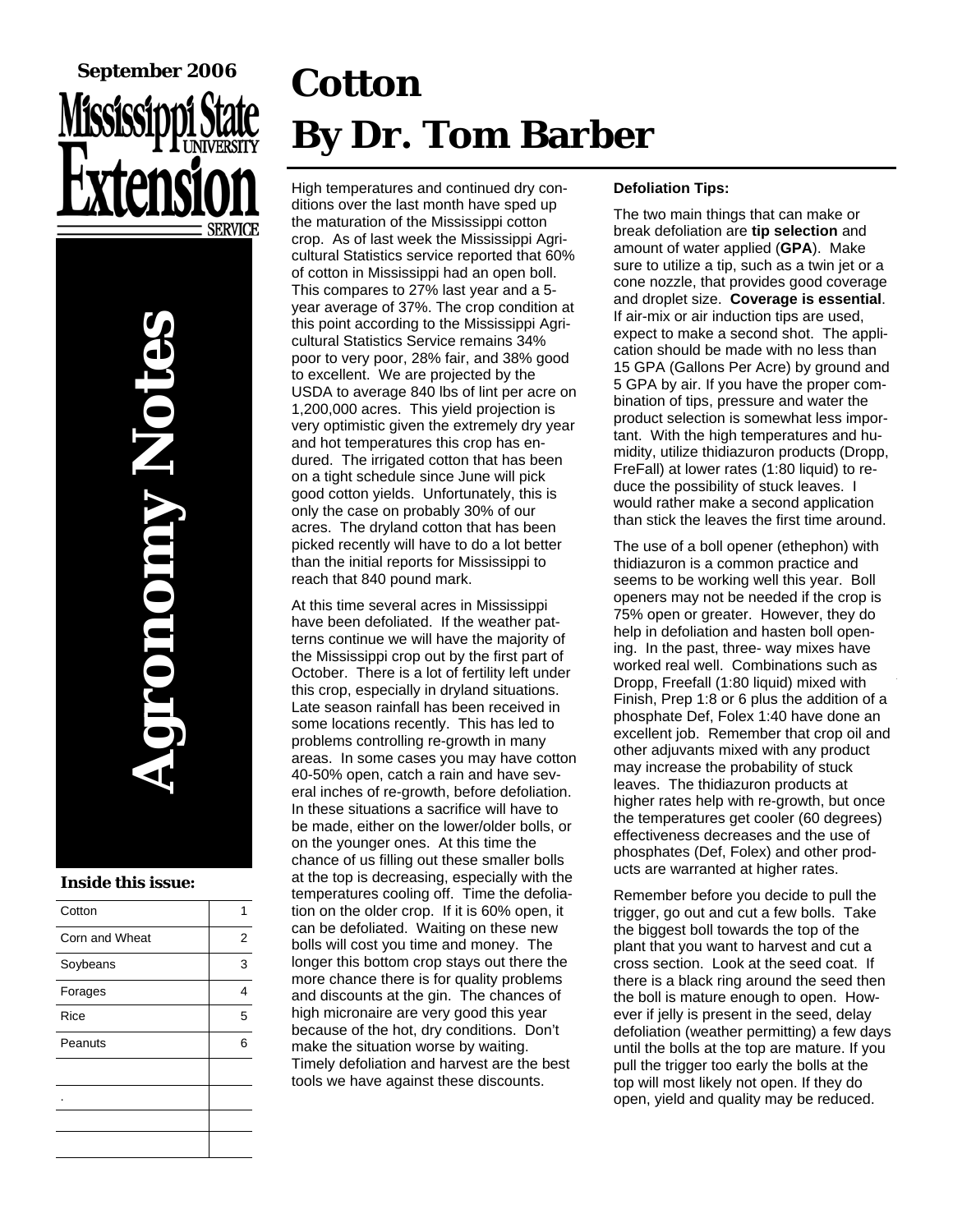## **Corn and Wheat By Dr. Erick Larson**

**Corn Residue Management -** After harvest, producers face management decisions as they begin preparing fields for next year's crop. Following a corn crop, the primary factor producers consider is managing the corn stalk residue for subsequent field preparation and planting. As fuel (and fertilizer) prices soar, many growers are reconsidering their need to perform costly fall tillage practices. Mississippi growers have traditionally manipulated corn stalks using stalk shredding and/or multiple disking operations to destroy crop residue. Some producers also consider burning. However, one of the primary advantages of utilizing corn in crop rotation systems is improving soil properties by adding more organic matter. Heavy tillage and burning both considerably reduce organic matter recycling to the soil. Increasing soil organic matter content improves soil tilth and structure, which reduces soil crusting and erosion, and increases soil-water infiltration and soil water and nutrient holding capacity – also reducing the need for deep-tillage. Reduced tillage or notill systems improve these benefits even more, because tillage accelerates organic decay. This is particularly true in the South, because our warm, wet climate encourages microbial activity and rapid organic decomposition, much more than drier, colder regions. Furthermore, equipment manufacturers now produce planters (or attachments for existing planters) and other implements specifically designed for use in heavy corn residue. Thus, growers nationwide and in Mississippi are rapidly eliminating tillage operations from their crop production systems. I would encourage hesitant producers to try new methods and/or minimal tillage on some acres – let mother-nature decompose those stalks over the winter, rather than burning diesel.

**Nutrient Removal with Corn Hay –** Many growers are baling corn stalks after grain harvest to feed livestock because little hay is available due to the drought. Growers should be aware that considerably more nutrients may be removed from the field in the hay, than if the stalks were recycled to the soil. Potassium removal would be affected more substantially than other nutrients. I estimate about 150 lbs. K/a. will be removed in the hay, compared to about 29 lbs. K/a. in 100 bu/a grain. Thus, net K removal will likely be at least 120 lbs./a. more when baling stubble, compared to grain harvest only.

**Wheat Varieties** – Wheat acreage intentions are very high this fall, so book your seed soon. The 2006 MSU Wheat and Oat Variety Trials and a "short list" of wheat varieties which have had superior yields over the past several years are now available on the MSUcares.com website or at your county MSU Extension Service office. Plant characteristics, maturity, straw strength, disease

resistance and other helpful information are noted for each variety. Variety evaluation should be based primarily upon yield history (particularly on different soil types or management regimes), plant characteristics (including maturity, straw strength and height) and disease resistance for predominant pathogens in the region. During the past seven years, Stripe rust has become a major disease problem on wheat grown in the mid-south. Although Stripe rust development was very light this past season, it has reduced wheat yield more than any other disease during recent years. Thus, growers should always utilize wheat varieties with considerable resistance to Stripe rust, particularly since it often flourishes earlier than other diseases.

**Preparation for Wheat Planting –** Poor preparation plagues wheat yield potential perhaps more than any other crop grown in Mississippi. Drainage, field selection/preparation and fertility are extremely important factors governing wheat yields which should be addressed in the fall. Wheat is grown during the rainy season, potentially exposing it to saturated conditions at any time. Optimal water drainage is critical to Mississippi wheat production because extended waterlogging may reduce stands, hamper vegetative growth, encourage pathogen development and reduce nutrient availability. Thus, field selection and soil physical improvements capable of improving drainage, such as multiple surveyed water furrows, raised beds and clean ditches, can enhance wheat yield tremendously. Soil tillage hardpans may also substantially limit yield potential by inhibiting internal drainage. Thus, disruption of soil hardpans with moderate to deep tillage equipment is encouraged, if needed. Although Roundup Ready cropping systems have reduced problems regarding herbicide carryover associated with crop rotation, growers should heed cropping intervals for herbicides used in the previous crop. Growers should keep fields weed-free for several weeks prior to planting to eliminate a "green bridge" for pests. Likewise, growers need to prepare fields now, so they have a smooth, firm, moist seedbed at planting time. Wheat yield potential is extremely dependent upon nutrient availability because it is a very shallow rooted crop grown during the wet season. This makes it nearly impossible for wheat to mine nutrients from the soil profile. Thus, wheat growers need to take soil tests now, so they will know how much phosphorus, potassium, zinc, magnesium and lime are needed to meet crop demand and correct soil pH before planting, or yields will suffer tremendously. Diammonium phosphate (DAP 18-46-0) is an excellent fall fertilizer source, particularly for lateplanted wheat, because it supplies both nitrogen and phosphorus, which will promote vigorous growth and advance maturity - essentially serving as a "starter fertilizer."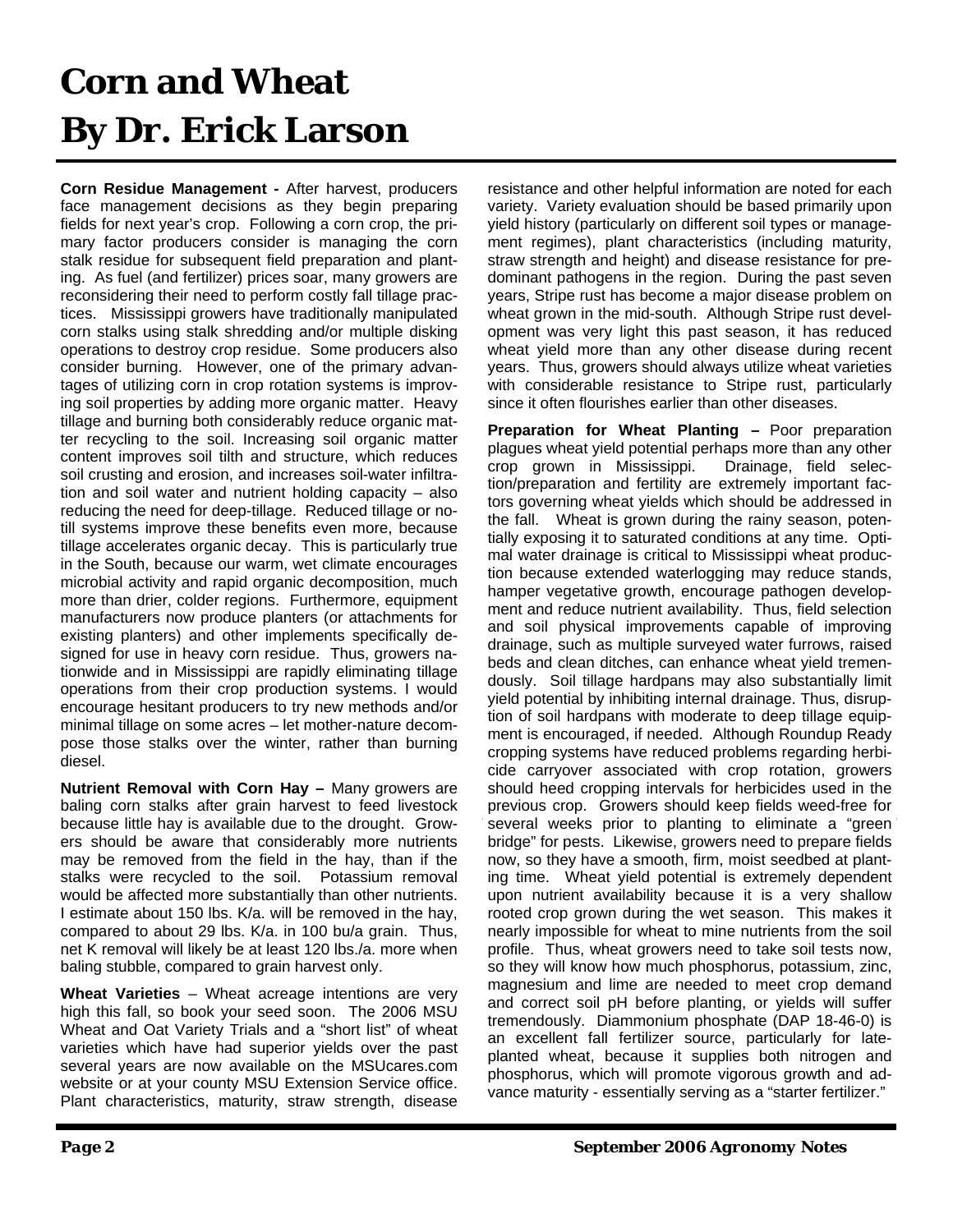#### **Soybeans By Dr. Alan Blaine**

**Harvest Reports** - Harvest has been progressing well, with approximately 70% of Mississippi's soybeans harvested as of September 1. Soybeans yields have varied tremendously, with some growers harvesting their lowest ever to some cutting their personal best.

Although the weather was not the least bit cooperative tillage, soil type, variety, planting dates, and irrigation were all major factors affecting yields. Many areas of the state went all season long without any appreciable rainfall. Some areas of the south Delta went from early March until late August with no rainfall. I recognize that 2006 was tough, but it should provide an opportunity to reflect on how we can address some of the differences that were observed.

Even though most are ready for this year to be over, we will learn from this year. We can use this information to greatly improve our production systems, but we must be willing to alter some long-standing practices.

**Late-season Insect Management** - We have observed a couple of fields that had almost a complete yield loss due to stinkbugs. This does not happen often, but high numbers at specific growth stages can ruin a crop. Research has shown that they will damage the crop up through growth stage R7. We have several areas where stinkbugs were not a problem, but this is due primarily to past efforts.

A lot of calls on pod worms in the northern end of the state were received. This is not surprising on these later plantings. They are looking for something green and this is the only option.

In addition, looper pressure picked up north of Hwy 82. They are infesting later plantings but can be effectively controlled. Maybe we are far enough north that they are not the problem as in some locations, but the half rate of Intrepid (2 oz./acre) is still working quite well on loopers. We even have some tests out at lower rates where we needed no residual. Some continue to complain about this rate, but I personally have not observed any failures. When I reflect back on how we used to control loopers (two shots, very little residual and about \$24 total for materials), I think technology has brought us a long way.

**Irrigation** - Irrigation has still been a topic on most everyone's mind. Questions about irrigation, timing, and termination continue to surface, but this topic will be discussed more at a later date.

**Harvest Aids** - Since temperatures have dropped, I have switched to straight Gramoxone as a desiccant. Use rates vary from 16-20 ounces plus 0.25% surfactant. This is a fairly fast treatment, but it requires higher volumes of water to get the job done. Ten gallons and less by ground is not enough. Twenty gallons is my preferred rate and is much better than 15 gallons per acre. Many keep complaining that it won't work. This is true because about only 1 in 10 will put it out right. This is a non-translocated desiccant – you must cover it to kill it. Flat fan and cone tips work much better than air induction tips unless you run the pressure up real high. If applying by air, I prefer 10 gallons. This treatment will be fairly fast but harvesting 4-6 days after application will be about right. Do not get too far in front of the combine, as this will cause brittleness in the crop.

**Contact Information Office: (662) 566-2201 Cell: (662) 418-4362**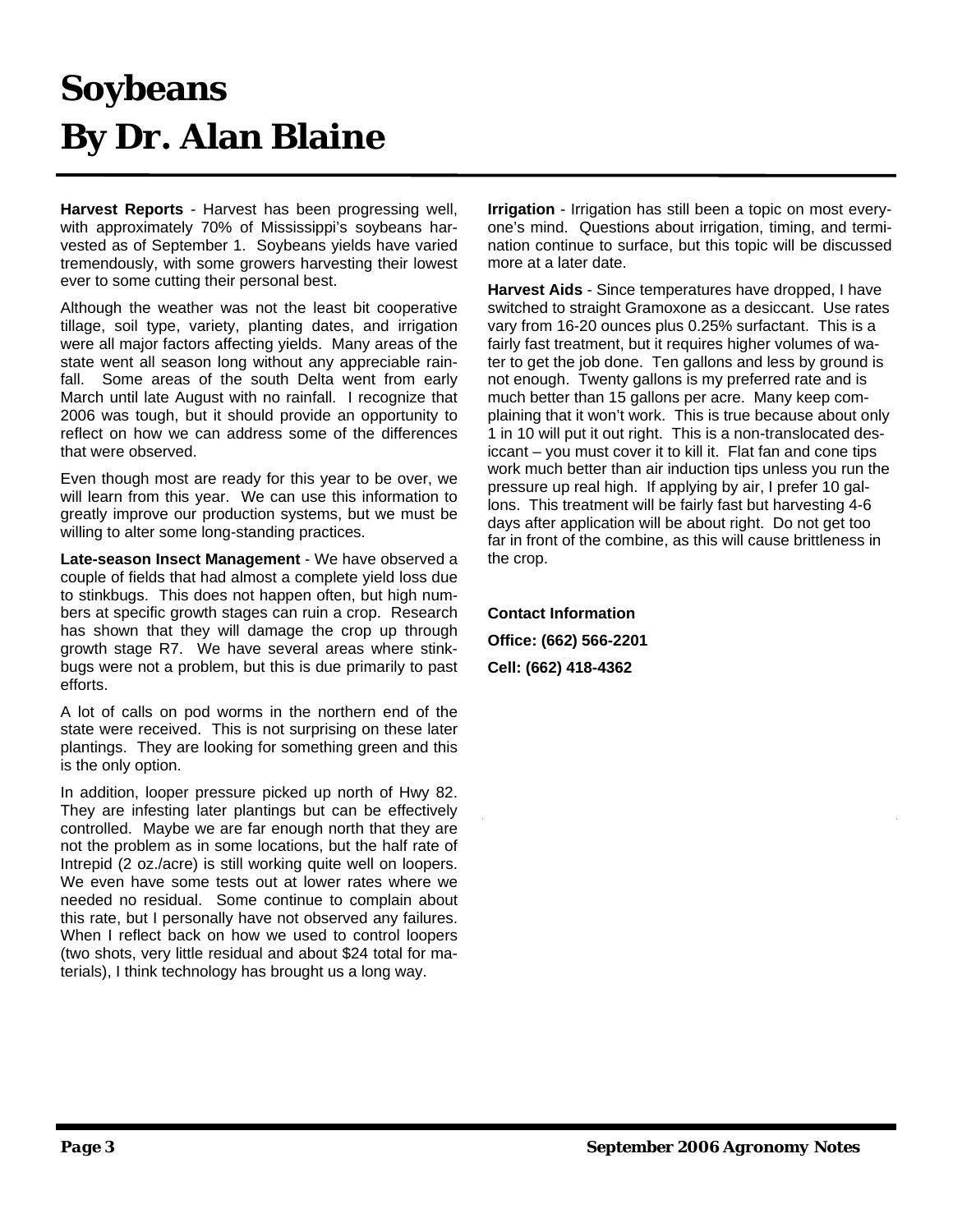## **Forages By Dr. David Lang**

Annual Ryegrass is a cool-season premier forage that grows in Mississippi from September through May or early June, depending upon weather conditions. It can be susceptible to gray leaf spot or blast during wet autumns, particularly if planted in late August or early September. This plant disease can be quite active following a tropical storm and can result in stand loss and significant stunting. Small grains, such as oats, wheat or rye, make good companion crops with annual ryegrass because they are not as susceptible to blast. Oats are more heat tolerant and can provide earlier grazing than ryegrass but they tend to winterkill if night temperatures drop below  $15^\circ$ F. Rye and wheat are less heat tolerant, but are very winter hardy and will provide mid-winter forage. Normal planting dates for ryegrass are mid to late September in north Mississippi and late September to early October in south Mississippi. Ryegrass planting rates vary from 25-30 lbs. per acre if drilled, and 35-40 lbs. per acre broadcastseeded. Reduce the rate by 5-10 lbs per acre if planted with a small grain species and use about one-half the recommended seeding rate for the small grain (40-60 lbs./acre, rather than 80-120 lbs./acre for a small grain planted alone). Small grains have about half the yield potential of annual ryegrass, but they fill production niches and offer some protection from losses due to plant disease, such as blast.

Ryegrass and small grains will grow quicker and yield more in the fall if planted on a prepared seedbed compared with sod seeding. If the land is hilly, consider disking 100 foot wide strips on the contour leaving 10 to 20 foot strips of unbroken sod as buffers between strips. This will reduce soil erosion and provide vigorous fall growth. Fall armyworms can damage ryegrass seedlings, leading to some stand loss, particularly during dry weather. Be sure to scout for them and apply an insecticide labeled for pastures, such as Sevin or Tracer, if warranted.

Soil fertility requirements of ryegrass are a soil pH from 5.5-6.5 and moderate levels of potassium (K) and phosphorus (P). A soil test will determine fertilizer and lime needs. It's best to apply lime, K (also known as potash) and P before planting. All grasses need supplemental nitrogen fertilizer (N) to optimize productivity. Nitrogen is also the largest expense in a ryegrass budget. It takes 50-60 lbs actual N per acre (150-180 lbs ammonium nitrate) applied at seeding and again in January/February and also in March/April to optimize ryegrass profitability. Ryegrass will respond more than 50-60 lbs N applied three times, but it may not be economical, due to high N

fertilizer prices. Rates higher than 80 lbs N per acre per application may also potentially cause nitrate toxicity, so it's essential to split N applications. Annual legumes, such as arrowleaf or crimson clover, can be grown with ryegrass and help provide some nitrogen, particularly in the spring. N fertilizer can be reduced in the spring when ryegrass is grown with an annual legume, but apply 50 lbs. N per acre in the fall to stimulate fall and winter growth.

Ryegrass generally establishes quickly and will compete well with most weeds. Thus, it often does not require herbicides to control weeds. However, some broadleaf weeds, such as *Rannuculus* (Yellowtop) may become problematic, but are usually easily controlled with less than a pint per acre of 2,4-D applied in early winter. Yellowtop becomes much more difficult to control once it begins flowering in the early spring, so don't delay herbicide application. Allow the ryegrass to grow to 3-4 inches or to the 4-6 leaf stage before applying broadleaf herbicides, since young grass seedlings are often sensitive.

#### **Contact Information**

**Office: (662) 325-8181**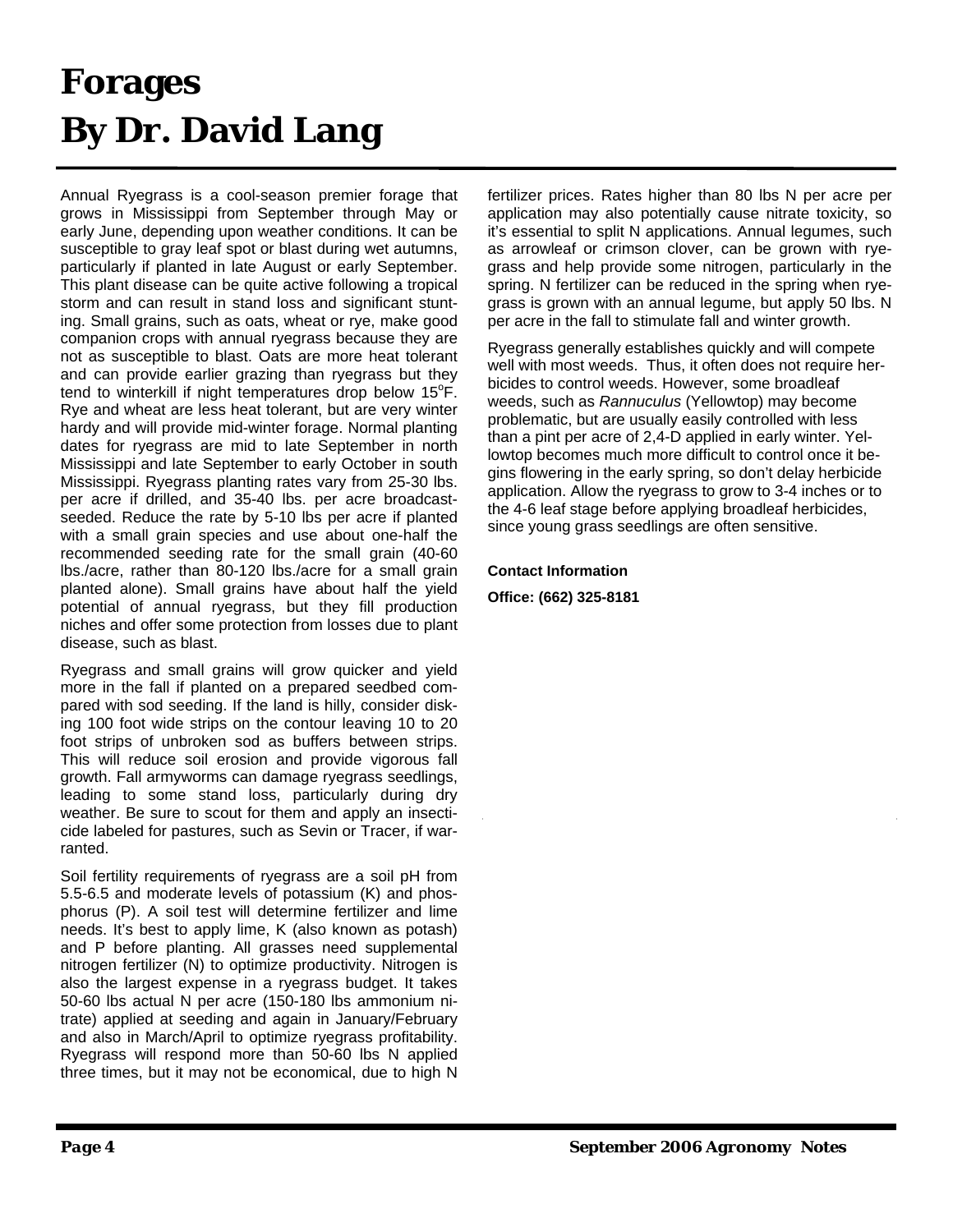## **Rice By Dr. Nathan Buehring**

This year the preliminary yield reports have been good to excellent. Most of the yield reports are from 160 to 200+ bu/A. I have also heard of some yields down to 150 bu/ A. We have started out quite better than I was expecting. I have harvested two RITE fields so far and they averaged 170 bu/A (Cl 131) and 203 bu/A (Cocodrie) dry (12% moisture). These two fields have exceeded the highest yielding field in last year's RITE program. Hopefully these high yields will stay throughout the harvest season. With soybean yields down and production costs up, a high yielding rice crop along with a good price will be necessary to help producers this year.

The biggest issue right now in the forefront is the LL601 contamination in our conventional rice varieties. As of today, we have a little more information. An August 31 press release from LSU confirmed 2003 foundation seed rice of the variety Cheniere contained trace amounts of the genetic material LL601. However, the 2005 Cheniere foundation seed appears to be free of LL601. Also, 13 other varieties tested, including Cocodrie, CL 131, and CL161, appeared to be free of LL601. The press release can be accessed on the web at:

Right now there are a lot more questions than answers. Everyone involved is focused on finding the answers to all of these questions. At this moment, I have very few facts and I am not going to contribute to any more speculation because there is plenty of that.

The main thing I have been encouraging producers to do is keep every variety separated in your storage bins. If the LL601 contamination is narrowed down to only one variety, this will help keep your other varieties from being contaminated with LL601. I cannot promise this will help you market your rice better in the upcoming months, but I would rather keep them separated so you would have that option, if necessary.

We will keep you informed on the situation as more factual information becomes available. If you have any questions, comments, or concerns do not hesitate to call me at any time.

**Contact Information Office: (662) 686-3301 Cell: (662) 822-7359** 

http://www.lsuagcenter.com/en/crops\_livestock/crops/rice/News/ Liberty+Link+601+Found+In+LSU+AgCenter+Foundation+Seed+Rice.htm